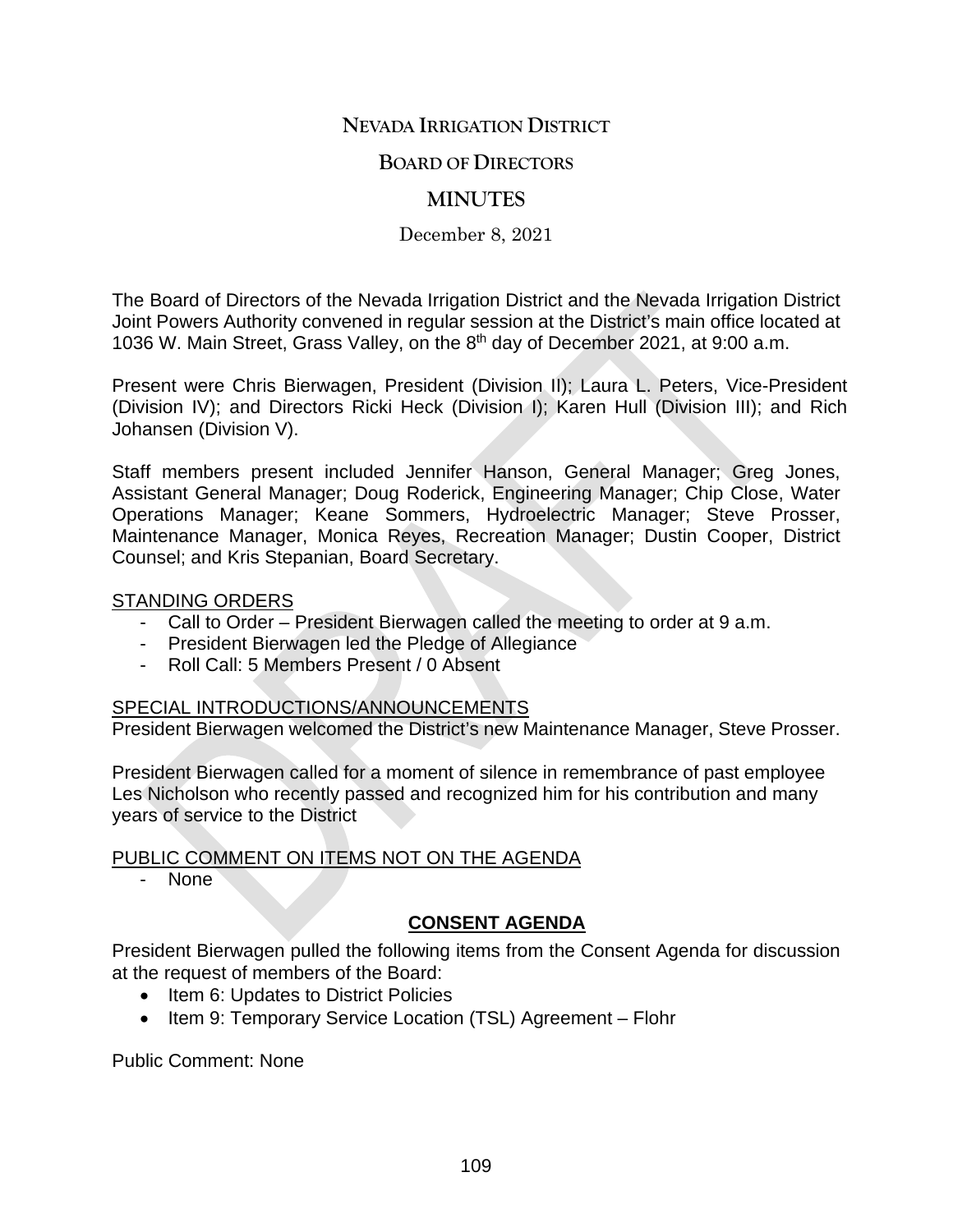**Director Hull motioned for approval of the Consent Agenda, excluding Items 6 and 9. Director Peters seconded the motion, and it was unanimously approved.**

The following Consent Agenda items were approved:

MINUTES – October 27, 2021, Regular Meeting

**Approved the Minutes of the regular meeting on October 27, 2021. M/S/C Hull/Peters, unanimously approved.**

MINUTES – November 9, 2021, Special Meeting

**Approved the Minutes of the special meeting on November 9, 2021. M/S/C Hull/Peters, unanimously approved.**

MINUTES – November 10, 2021, Regular Meeting

**Approved the Minutes of the regular meeting on November 10, 2021. M/S/C Hull/Peters, unanimously approved.**

AB 361 COMPLIANCE – BROWN ACT/COVID-19 TELECONFERENCE AND REMOTE MEETING REQUIREMENTS

**Adopted Resolution No. 2021-40 (Re-Authorizing Remote Meetings Consistent with AB 361). M/S/C Hull/Peters, unanimously approved.**

# LOCAL AGENCY INVESTMENT FUND

**Adopted Resolution No. 2021-41 (Authorizing Investment of Monies in the Local Agency Investment Fund). M/S/C Hull/Peters, unanimously approved.**

#### BENEFITS AND COMPENSATION PLAN - WAGES, HOURS, AND TERMS AND CONDITIONS OF EMPLOYMENT FOR UNREPRESENTED EMPLOYEES

**Adopted No. 2021-43 (Establishing Benefit and Compensation Plans, and Authorizing Changes in Wages, Hours, and Terms and Conditions of Employment for Unrepresented Employees). M/S/C Hull/Peters, unanimously approved.**

### BENEFITS AND COMPENSATION PLAN - WAGES, HOURS, AND TERMS AND CONDITIONS OF EMPLOYMENT FOR MANAGEMENT EMPLOYEES

**Adopted Resolution No. 2021-44 (Establishing Benefit and Compensation Plan and Authorizing Changes in Wages, Hours, and Terms and Conditions of Employment for Management Employees). M/S/C Hull/Peters, unanimously approved.**

WARRANTS, PROJECTS & FACILITY REPORT, AND INVESTMENT REPORT

**Received and filed the check register, Project and Facility Report, and Investment Transaction Report for the period of October 23 to November 26, 2021. M/S/C Hull/Peters, unanimously approved.**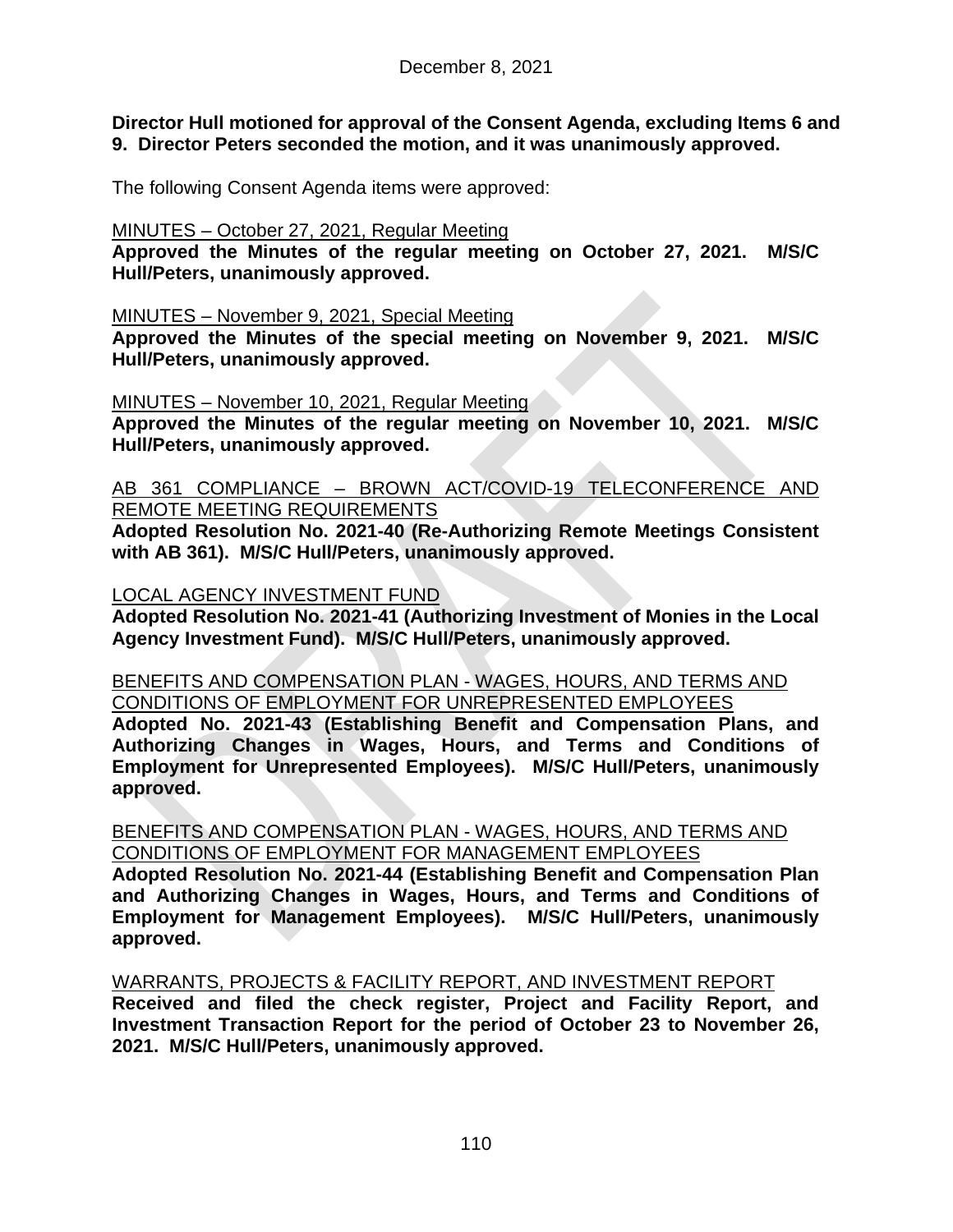Items pulled from the Consent Agenda for Discussion

### UPDATES TO DISTRICT POLICIES

Greg Jones, Assistant General Manager, presented the item, indicating that District Policy # 2090 – Uniforms needed additional modifications and would be brought back to the Board at a future date.

#### Public Comment: None

#### **Adopted Resolution No. 2021-42 (Updating Administrative Policies), as amended to pertain only to proposed updates concerning District Policy #2030 - Holidays and #2025 - Vacation. M/S/C Peters/Hull, unanimously approved.**

# TEMPORARY SERVICE LOCATION (TSL) AGREEMENT – FLOHR

Doug Roderick, Engineering Manager, presented the item, adding that this TSL agreement is the last previously approved by the Board of Directors. Board discussion ensued regarding timing, forecast, cost, easements, and insurance responsibilities. Board consensus was reached, directing staff to hold off processing any new TSL requests until after the Board has reviewed the policy.

### Public Comment: None

**Approved the TSL Agreement for Water Service and Contribution for Future Treated Water Main Extension with Gretchen Flohr and Walter S. Flohr as recommended by the Variance Screening Committee and approved by the General Manager. M/S/C Hull/Heck, unanimously approved.**

#### SURPLUS PROPERTY REVIEW

Greg Jones, Assistant General Manager, presented the item.

Board consensus was reached directing staff as follows:

- 1. Revisit the Ditch Tender's House, including recent improvements and plans
- 2. Reorganize the list for Board review in the future to include purposes
- 3. Board review of benefits, cost, and liability of watershed ownership, including a comparison to similar agencies

Public Comment:

Dianna Suarez, resident of Colfax, addressed the Board regarding an email she sent them pertaining to Centennial Reservoir related properties acquired, research she conducted and a 2018 public records request

The meeting recessed at 10:30 a.m. and reconvened at 10:41 a.m.

# UPDATE OF NID SCHEDULE OF RATES AND CHARGES NOT SUBJECT TO PROPOSITION 218

Chip Close, Water Operations Manager, presented the item.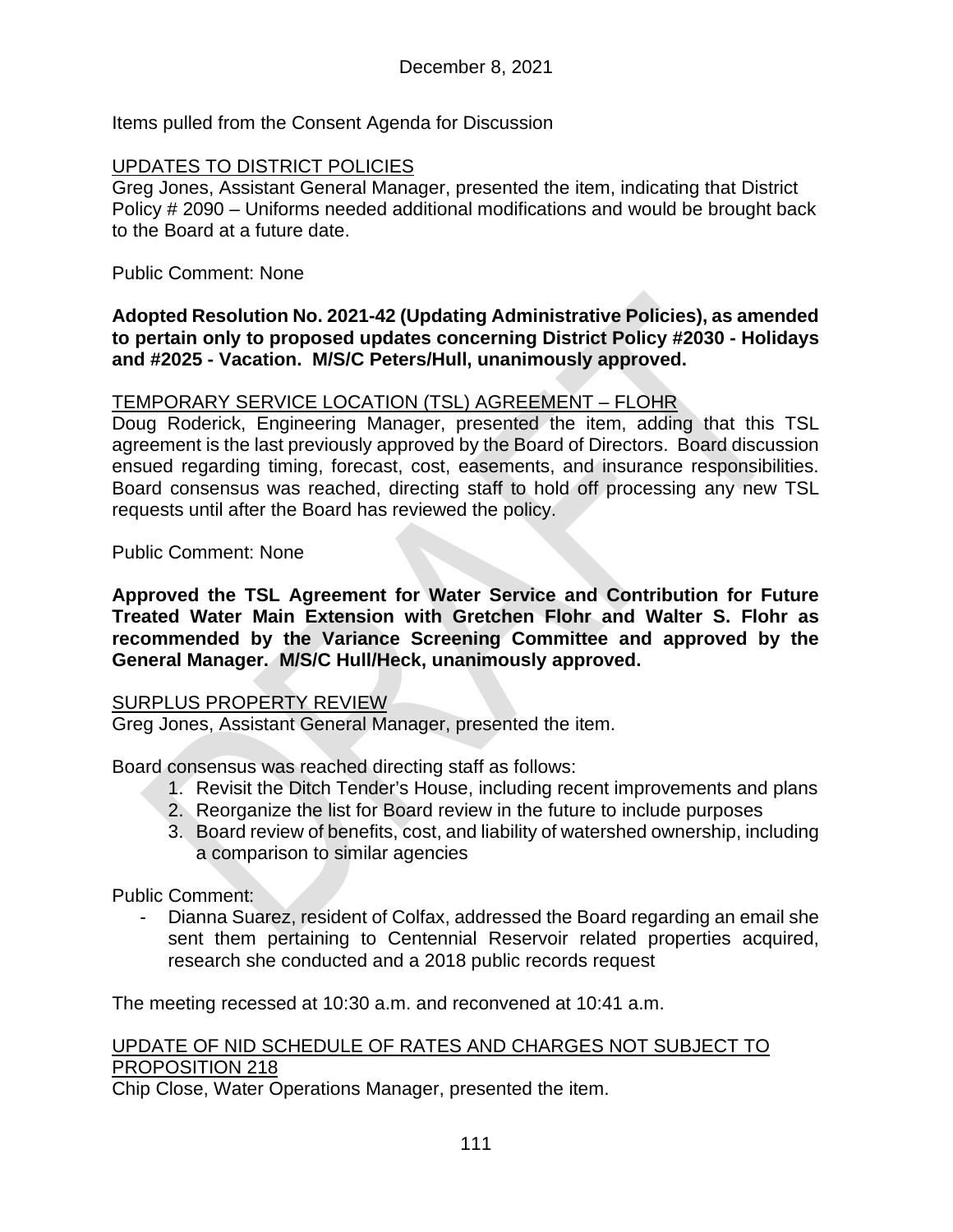Board discussion ensued regarding Proposition 218, calculation of out-of-District surcharge, measurement systems used, volumetric rates, and drought pricing. Board consensus was reached, directing staff to review regularly on a 5-year cycle.

# Public Comment: None

**Approved the proposed 2022 Schedule of Rates and Charges, including subsequent rate increases for years 2023-2026, including modifications of NID Rules and Regulations, as recommended by the Water Rates Committee. M/S/C Heck/Peters, unanimously approved.**

### RULES & REGULATIONS SECTION 10.07 - PREPAYMENT OF CAPACITY **CHARGES**

Doug Roderick, Engineering Manager, presented the item, and Board discussion ensued regarding inflation, capacity fees, burdensome fees for smaller developments, Subdivisions Map Act, and the District's acceptance of the pipeline.

Public Comment:

Barbara Bashall, with Nevada County Contractors' Association, addressed the Board regarding fees governed by AB1600 – Mitigated Fee Act and spoke in support of the District deferring fees to help support successful projects and the housing industry

Board consensus was reached directing staff to bring the item back and include industry standards from similar agencies for comparison.

The meeting recessed at 11:55 a.m. and reconvened at 12:30 p.m.

# 2022 POSITION/COMPENSATION SCHEDULE AND REQUIREMENT FOR PUBLICLY AVAILABLE PAY SCHEDULE

Greg Jones, Assistant General Manager, presented the item.

Public Comment: None

#### **Adopted Resolution No. 2021-45 (2022 Position/Compensation Schedule), effective January 3, 2022. M/S/C Johansen/Heck, unanimously approved.**

#### 2022 BUDGET WORKSHOP

Jennifer Hanson, General Manager, provided a presentation, highlighting major budget changes as follows:

- Addition of Capital Funds
- Addition of Internal Services Fund
- Distribution of Investment Revenue By Fund Balance
- Presentation of Fund Balance
- Presentation of Reserves Separately
- Operating and Capital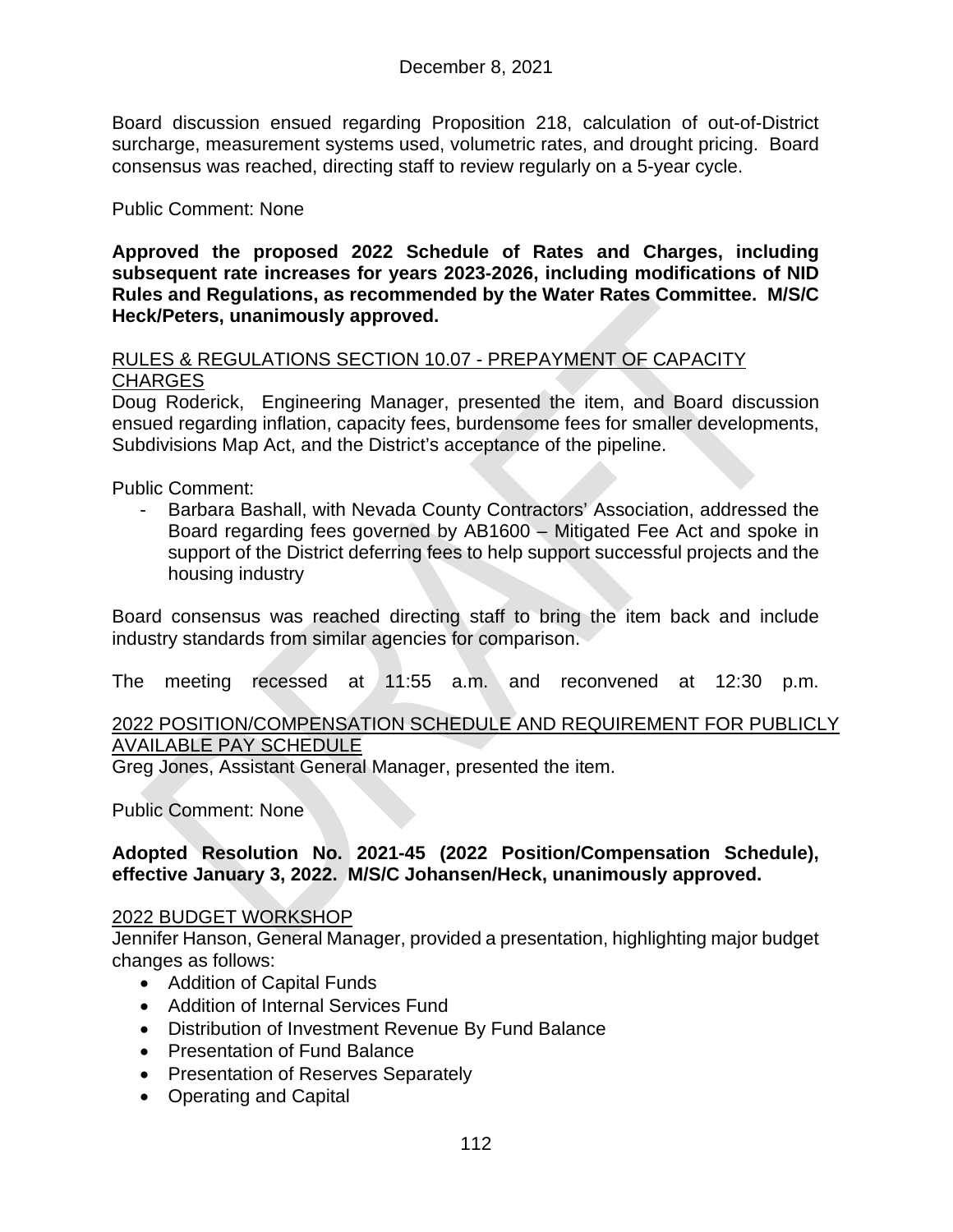Board discussion ensued regarding the water rates, drought surcharge, and developing a grant policy. The 2022 Budget item will be brought to the Board to formally adopt by resolution at a special meeting on December 15<sup>th</sup>.

Director Heck left the meeting at 1:15 p.m. and returned at 1:23 p.m.

The meeting recessed at 2:07 p.m. and reconvened at 2:15 p.m.

Director Johansen left the meeting at 2:14 and returned at 2:25 p.m.

### GENERAL MANAGER'S REPORT

Jennifer Hanson, General Manager, reported on the following items:

- Anticipated incoming storm
- Chip Close, Water Operations Manager, provided an update regarding the curtailment analysis update

# BOARD OF DIRECTORS' ITEMS / REPORTS

Director Hull, Division III, reported on the following items:

- Attended the Nevada County Farm Bureau annual dinner
- Attended ACWA's virtual conference
- Spoke about positive changes, including overhead allocation, adding that she appreciates staff's work

Director Peters, Division IV, reported on the following items:

Attended the ACWA Fall Conference and shared some highlights

Director Heck, Division I, reported on the following items:

- Attended the Nevada County Farm Bureau dinner

Director Johansen, Division V, reported on the following items:

- Drought planning
- Attending Penn Valley Municipal Advisory Committee meeting
- Attending a Penn Valley Town Hall meeting
- Met with Orland County manager

The meeting recessed at 3:25 p.m. and reconvened at 3:33 p.m.

President Bierwagen left the meeting at 3:30 p.m.

Vice President Peters, announced that the balance of items (listed below) will be pushed to the next Board meeting:

Item 16. Nevada Irrigation District - Reorganization of the Board and appointment of Secretary (pursuant to Water Code, Sections 21375 and 21376)

- Elect President
- Elect Vice President
- Appoint Kris Stepanian as Secretary